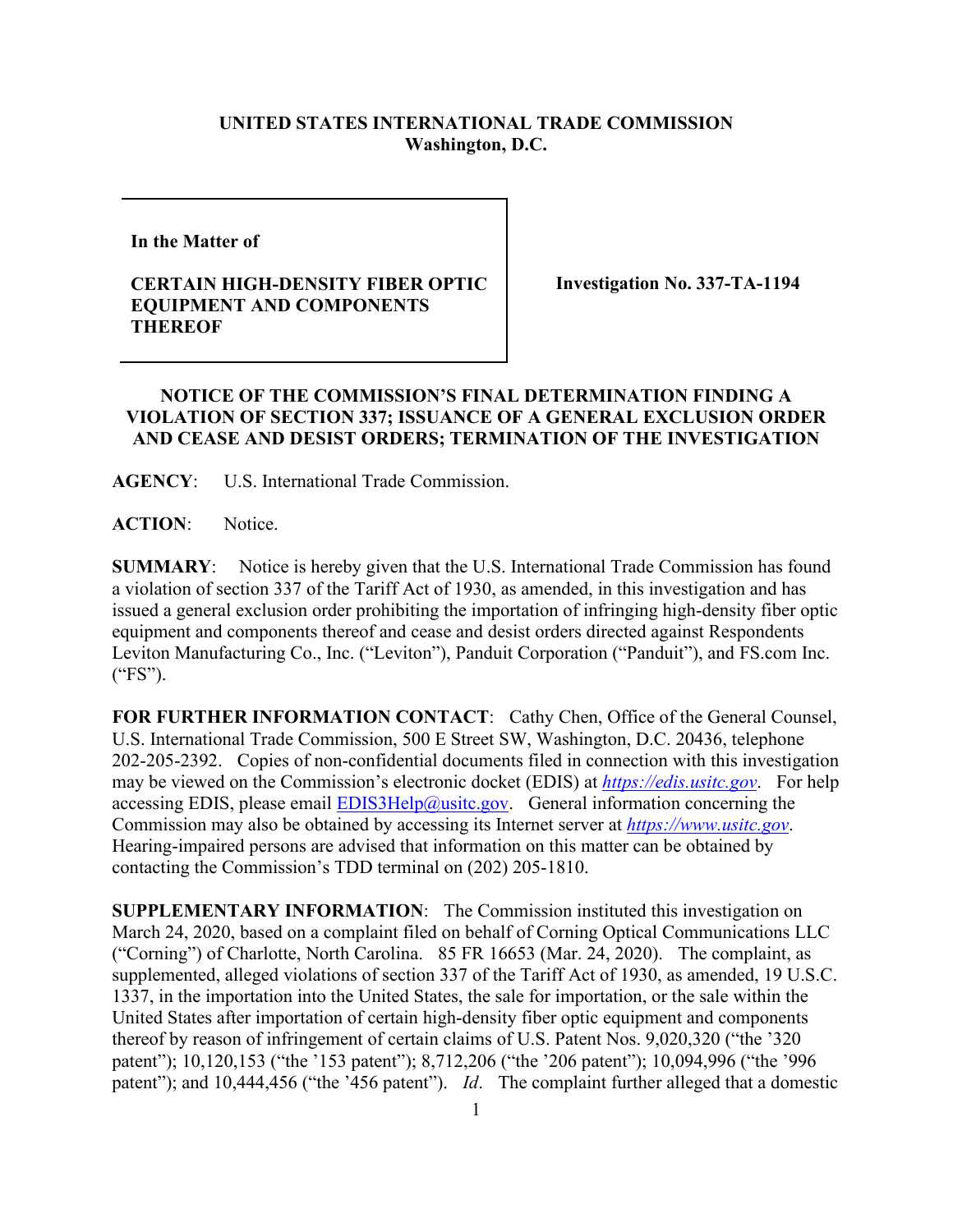industry exists. *Id.* The Commission's notice of investigation named the following as respondents: Total Cable Solutions, Inc. ("TCS") of Springboro, Ohio; Legrand North America, LLC ("Legrand") of West Hartford, Connecticut; AFL Telecommunications Holdings LLC ("AFL Holdings") of Duncan, South Carolina; Huber+Suhner AG of Herisau, Switzerland; Huber + Suhner, Inc. of Charlotte, North Carolina; Shenzhen Anfkom Telecom Co., Ltd. d/b/a Anfkom Telecom ("Anfkom") of Shenzhen, China; Shanghai TARLUZ Telecom Tech. Co., Ltd. d/b/a TARLUZ ("TARLUZ") of Shanghai, China; Wulei Technology Co., Ltd. d/b/a Bonelinks ("Wulei Bonelinks") of Shenzhen, China; FS of New Castle, Delaware; Leviton of Melville, New York; Panduit of Tinley, Illinois; The LAN Wirewerks Research Laboratories Inc. d/b/a Wirewerks ("Wirewerks") of Quebec, Canada; and The Siemon Company ("Siemon") of Watertown, Connecticut. *Id.* The notice of investigation also named the Office of Unfair Import Investigations ("OUII") as a party. *Id.* at 16654.

Respondent Legrand was terminated from the investigation based on withdrawal of the allegations in the complaint pursuant to Commission Rule 210.21(a), 19 CFR 210.21(a). *See*  Order No. 5 (Apr. 16, 2020); *unreviewed by* Comm'n Notice (May 7, 2020). The complaint and notice of investigation were amended to substitute AFL Telecommunications LLC for respondent AFL Holdings. 85 FR 44923 (July 24, 2020). Thereafter, Respondent AFL Telecommunications LLC was terminated from the investigation based on a settlement agreement. *See* Order No. 27 (Oct. 20, 2020), *unreviewed by* Comm'n Notice (Nov. 2, 2020). Respondents Huber+Suhner AG, Huber + Suhner, Inc., Anfkom, TARLUZ, and Wulei Bonelinks (collectively, "Defaulting Respondents") were found in default pursuant to Commission Rule 210.16, 19 CFR 210.16. *See* Order Nos. 7 & 8 (June 9, 2020), *unreviewed by*  Comm'n Notice (June 22, 2020); Order No. 13 (Aug. 21, 2020), *unreviewed by* Comm'n Notice (Sep. 15, 2020). Respondent TCS was terminated from the investigation based on a consent order. *See* Comm'n Notice (Sept. 28, 2020). Accordingly, Respondents Panduit, Leviton, Siemon, FS, and Wirewerks (collectively, "Active Respondents") remain active in the investigation.

As a result of termination of all asserted claims of the '996 patent and certain other asserted claims, *see* Order No. 11 (July 29, 2020), *unreviewed by* Comm'n Notice (Aug. 13, 2020); Order No. 18 (Sept. 14, 2020), *unreviewed by* Comm'n Notice (Oct. 14, 2020); and Order No. 19 (Oct. 2, 2020), *unreviewed by* Comm'n Notice (Oct. 27, 2020), claims 1 and 3 of the '320 patent; claims 11, 12, 14-16, 19, 21, 27, and 28 of the '456 patent; claims 9, 16, 23, and 26 of the '153 patent; and claims 22 and 23 of the '206 patent remain asserted in the investigation.

A prehearing conference and evidentiary hearing were held in this investigation from October 21-26, 2020.

On March 23, 2021, the administrative law judge ("ALJ") issued a final initial determination ("ID"), finding a violation of section 337 with respect to claims 1 and 3 of the '320 patent; claims 11, 12, 14-16, 19, 21, 27, and 28 of the '456 patent; claims 9, 16, 23, and 26 of the '153 patent; and claims 22 and 23 of the '206 patent. The ALJ also issued a Recommended Determination on Remedy and Bonding ("RD"). The RD recommends that should the Commission find a violation of section 337, that the Commission issue a general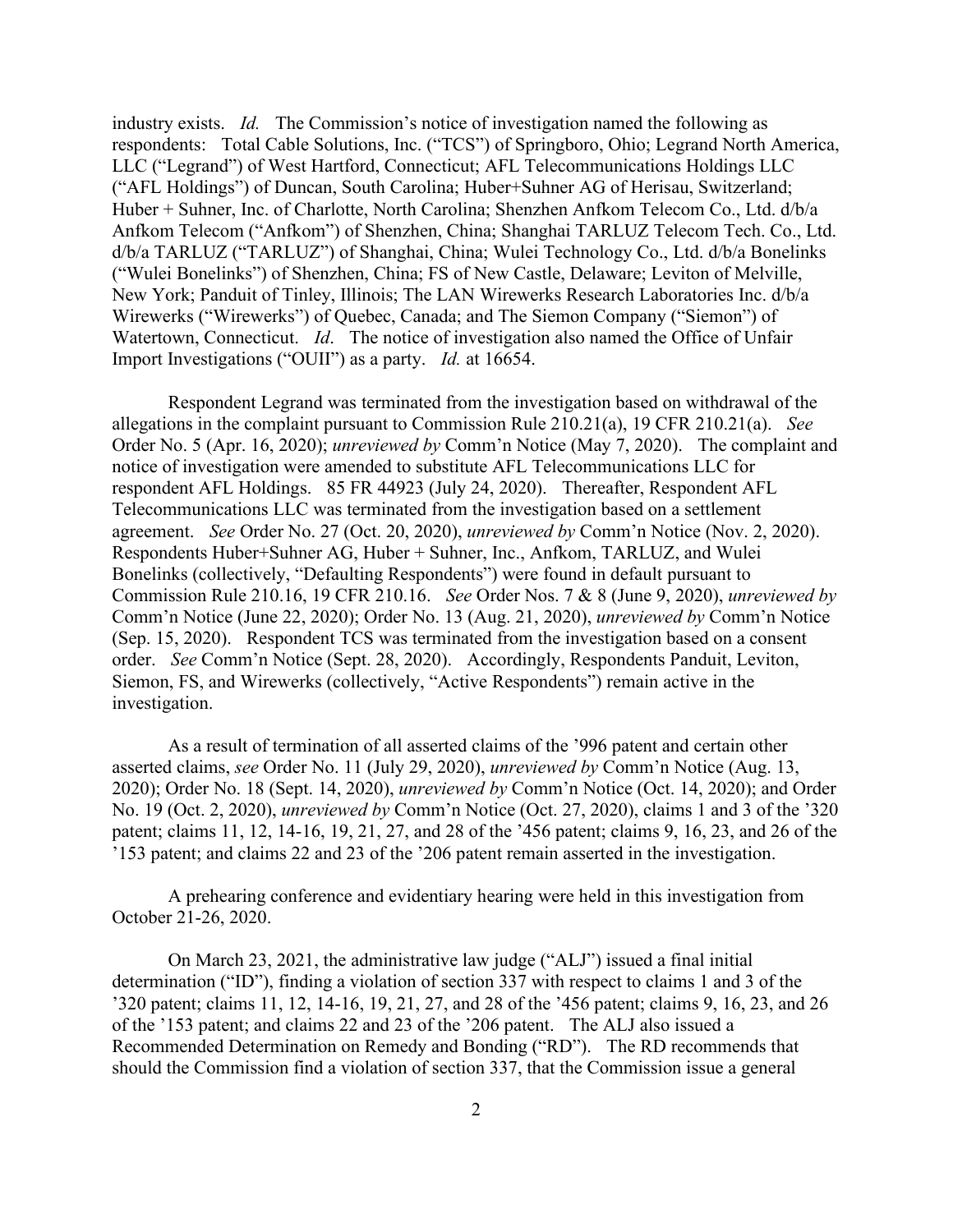exclusion order, cease and desist orders, and impose a bond during the period of Presidential review.

On April 5, 2021, OUII and Respondent Leviton each filed a petition for review of the ID. That same day, Respondents FS, Panduit, Wirewerks, and Siemon (collectively, "Joint Respondents") also filed a joint petition for review. On April 13, 2021, OUII, Leviton, and Corning each filed a response to the petitions.

On May 24, 2021, the Commission determined to review the ID in part. Notice at 3-6 (May 24, 2021) ("Notice of Review"), *published at* 86 FR 28890-893 (May 28, 2021). Specifically, the Commission determined to review: (1) the ID's finding that the importation requirement of section 337 is met with respect to the accused products of Respondents Leviton, Panduit, and Siemon; (2) the ID's interpretation of the "width of the front side of [the] fiber optic module" limitation in the asserted claims of the '456 patent, and the associated infringement findings; (3) the ID's construction of "a front opening" in the asserted claims of the '206 patent, and the associated infringement findings; (4) the ID's finding that Leviton directly infringes the asserted claims of the '320 and '456 patents; (5) the ID's findings on indirect infringement of the asserted claims of the '320, '456, and/or '153 patents by Respondents Leviton, Panduit, FS, and Siemon; and (6) the ID's finding that Corning has satisfied the economic prong of the domestic industry requirement under section 337(a)(3)(B) and (C). The Commission solicited briefing on remedy, the public interest, and bonding, as well as on specific issues concerning importation, infringement, and the domestic industry requirement.

On June 7, 2021, the parties filed initial submissions in response to the Commission's Notice of Review. On June 14, 2021, the parties filed replies to each other's submissions. In addition, the Commission received comments from the parties on the public interest pursuant to Commission Rule 210.50(a)(4), 19 CFR 210.50(a)(4). The Commission also received comments from Defaulting Respondents Huber+Suhner AG and Huber + Suhner, Inc. in response to the Commission's notice soliciting public interest comments, 86 FR 22067-68 (Apr. 26, 2021).

Having reviewed the record of the investigation, including the final ID and the parties' submissions, the Commission has found a violation of section 337 as to claims 1 and 3 of the '320 patent; claims 11, 12, 14-16, 19, 21, 27, and 28 of the '456 patent; claims 9, 16, 23, and 26 of the '153 patent; and claims 22 and 23 of the '206 patent. Specifically, the Commission affirms with modifications the ID's finding that Respondents Leviton, Panduit, and Siemon satisfy the importation requirement. FS and Wirewerks did not contest importation before the ALJ. With regard to claim construction, the Commission determines to: (1) adopt OUII's proposed construction for the "width of the front side of [the] fiber optic module" limitation in claims 12 and 28 of the '456 patent and find that the accused products meet this limitation under the proper construction; and (2) adopt Corning's proposed construction for the "front opening" limitation in the asserted claims of the '206 patent and find that the accused products meet this limitation under the proper construction. The Commission affirms with modifications the ID's finding that the imported article(s) of Respondents Panduit, Siemon, and FS are respectively used by their customers to directly infringe the asserted claims of the '320, '456, and '153 patents at their inducement, and the imported articles of Respondent Leviton are used by its